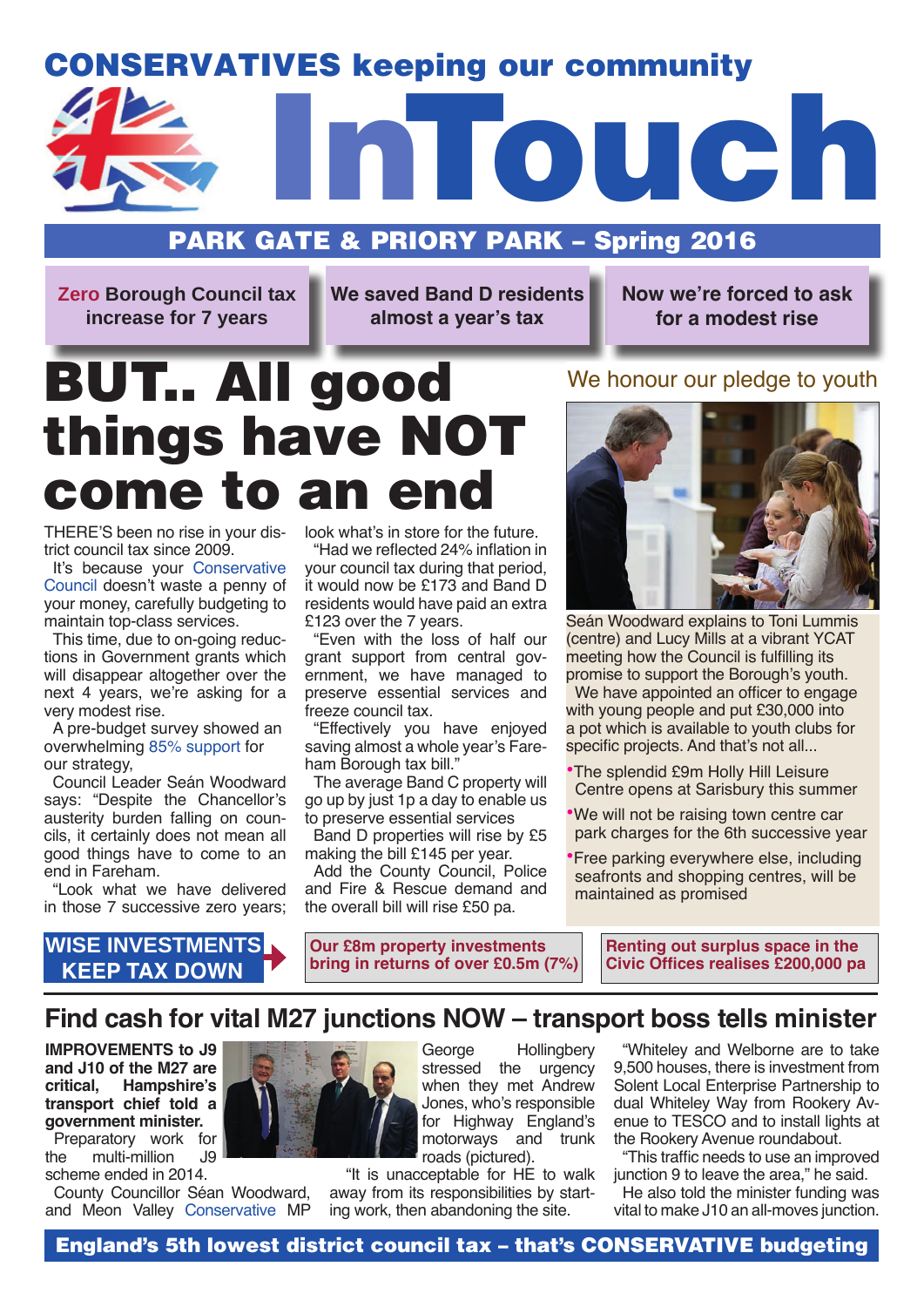## **Red Cross loan store delay**

The opening of a new Red Cross medical loan store at Fareham Community Hospital has been delayed until March.

Work is in hand to make it happen soon, so Western Wards patients will no longer have to travel to Fareham Health Centre to borrow crutches, wheelchairs etc.

If you think your group could benefit, contact Seán for details.

Leasing charges will now be met by Fareham and Gosport Clinical Commissioning Group and volunteers will run the store at minimum cost to the Red Cross.

### **Grants available**

County Councillor Séan Woodward still has £4,000 available from his County Council budget, which is available to help local organisations and charities.

It will involve new link footways to Allotment Road.

### **Have an ice swim!**

They'll be hoping for a dip in temperatures at Lower Swanwick in February.

The International Ice Swimming Association of Great Britain was due to hold the first 1km ice swimming national championships at Andark diving lake on the 20th.

Next day, the Andark winter swimming event comprising a series of shorter races was due to be held. Fareham Council and County

Councillor Seán Woodward contributed matching £600 grants.

### **New crossing**

A controlled pedestrian crossing at Allotment Road/A27 near the existing school crossing patrol will be installed.

Surveys have been completed, so the new crossing will be constructed during the summer holiday period.

The £100,000 scheme is funded from developer contributions relating to Coldeast, Bridge Road and Edenbridge Way.

# June opening

230 Botley Road Burridge SO31 1BL Tel: 01489 570774 email: mellerton@fareham. gov.uk



**Seán Woodward** 8 Persian Drive Whiteley PO15 7BJ Tel: 01489 881030 email: sean.woodward@hants gov.uk

# **COUNTY COUNCILLOR Fareham Sarisbury**

Whether you voted for us or not, your Conservative councillors promise the highest standards of service to every-WE SERVE YOU ALL one in the community. Contact us any time and we'll respond personally within 48 hours. **Marian Ellerton Brian Bayford** 6 Abshot Manor Titchfield Common PO14 4LN







# **BOROUGH COUNCILLORS Park Gate & Priory Park**





# COME AND JOIN US

If you support **Conservative** principles and would like to vote to select your Council and Parliamentary candidates, to attend social and political events or help us by delivering InTouch in your street, then why not join Park Gate Branch of Fareham Conservative Association? Please phone Marian Ellerton on 01489 570774. Little Abshot Lane Tel: 01489 577772 email: bbayford@fareham.gov.uk

Coldeast Way is a low priority gritting route to allow access to Lord Wilson School, but would only be gritted during more adverse weather after higher priority routes are cleared. Hamilton Road is not on this route. HCC salt routes are at: http://maps.hants. gov.uk/saltroutesmap/.

### **THE OLYMPICS may delay the official opening of the showpiece £7m Holly Hill Leisure Centre.**

The Council hopes to invite an Olympic swimmer to perform the ceremony, but this will probably have to wait until the Games are finished. However, it will not prevent the centre opening to the public on a date to

be fixed in June.

Both pools and the steelwork were completed on time in December, when the Mayor, Councillor Mike Ford, performed the topping-out.

**Gate residents as your councillor that I announce I shall be retiring in May.** 

I have been a FBC councillor for 17 years, 15 of which in Park Gate Ward.

During that time I have served as chairman on numerous committees and had the honour Simon Martinof being Mayor of Fareham.

# **IT IS with fond memories of serving Park**  Farewell Marian Ellerton

**PHOTO:** Brian Bayford shows Simon Martin a new home at Coldeast.

> I shall always cherish my years as your councillor and send my good wishes to you all for the future.

Simon Martin is the Conservative nominee and I know that if elected he will serve you with loyalty and understanding.



# **Coldeast development: Councillor Woodward answers your questions**

**QUERIES from residents about lack of street lighting, salting, road repairs etc around Coldeast have been investigated by County Councillor Seán Woodward. Road adoption** – Hamilton Road is cur-

rently a private unadopted road and Montefiore Drive is an unclassified unadopted road. If they are adopted, it will give highway rights to the Highway Authority (HCC) and the road will become publically maintainable. Ideally, roads within a new development will eventually be adopted by the Highway

Authority. Teams are working on adopting the Brook Lane junction and Coldeast Way and are discussing the other roads with the developers.

It is not in HCC's interest to adopt roads within a development during building works as this could lead to it paying for repairs caused by heavy construction traffic; adopting existing roads should not cause the Authority to inherit an immediate maintenance liability.

Publically maintained roads can be checked on the HCC website: http://roadenquiries. hants.gov.uk/roadproblems/highwaymanagement/adoptedroads.aspx.

**Salting** – HCC will not have salted / gritted within Coldeast, which is likely to have been done by the developer or could be a legacy NHS contract.

**Electricity supply** – An underground junction box beside the sub-station floods, causing the lighting to fail. Works to relocate the junction box and restore power are imminent. Reporting broken street lights or checking if they are covered by Hampshire PFI, can be done at: http://www3.hants.gov.uk/roadproblems.

# Developers thwart Council's homes policy for needy

**DEMANDS for rented or part-owned properties are rising, but developers are finding excuses to back out of Council policy to aid needy families.**  The waiting list for those in need and the highest These new homes are being built – 6 'Passive Haus' two-bedroom houses at Allotment Road, 16 one and two-bedroom apartments at Stephenson



priority list is currently about 1,350 families.

Court, Palmerston Road and 36 one and two-bedroom sheltered units at Sylvan Court at Coldeast.

REHA

**Community** Hospital

Other homes in Highlands Road and Bridge Road should be started in 2016. The Council also works with housing associations to provide affordable homes for rent or part-

purchase.

Councillor Brian Bayford said: "Recently, this has been done through the Council's planning policies whereby developers of more than 10 units must provide 30% of 'affordables', tenants for which are taken from the housing waiting lists.

"Over the last 5 years almost 400 families have been supported, but within the last 18 months some developers have produced 'viability studies' claiming their developments are not financially viable so cannot provide any affordable units.

"This will inevitably reduce the number of homes for needy families provided through the planning policies."

# Salute these hospital volunteers

**THE FRIENDS VOLUNTEERS have been busy helping staff and patients at Fareham Community** 

**Hospital.**

There are 26 volunteers and a rota organised by the coordinator provides cover from 9am to 4.30pm Mondays to Fridays for blood testing appointments.

On certain days they provide a meeting and greeting service and help with admin and clerical tasks, writes InTouch team leader Simon Martin, pictured (left) with Friends' chairman Jill Sadler, Fareham MP Suella Fernandes and Councillor Brian Bayford.

The newly formed dementia advice service launched by the Alzheimer's Society in conjunction with the Friends has proved a great success.

Appointments are held every Monday by an alzheimer's advisor and are funded by the NHS Fareham & Gosport Clinical Commissioning Group.

The drop-in Fareham Memory Group runs alongside this service for people with dementia and their carers, who can attend on Mondays 1pm–3pm. It is run jointly by the Alzheimer's Society volunteers and the Friends and has proved a great success.

Between 20 to 25 people attend every session and enjoy the regularity, friendliness and support that the group offers. Most volunteers have undertaken Dementia Awareness training.

Volunteers also help with fundraising and recently provided a moving and handling aid for the X-ray department, 5 new water coolers, physiotherapy gym equipment, wall-mounted fans for consulting rooms and a DAB radio for the outpatient clinic.

Suella spent a day meeting volunteers and committee members for a question and answer session (see also Page 4 ).

She helped at the phlebotomy desk and at reception, before spending the afternoon with the Memory Group, finding it moving to meet those with dementia and their carers. She said she had learnt a lot.

**FLOODING incidents have alarmed residents at the Strawberry Fields.**

Councillor Brian Bayford said there had been flooding at nearby Chichester Close about 3 years ago before work began at the Strawberry Fields, badly affecting at least one property.

He said: "When planning permission was granted for Phase 1 of the Strawberry Fields development, it included the need for adequate drainage."

At the same time, there was flooding across Lockswood Road next to Priory Park and the

Strawberry Fields area. When planning consent was granted for Phase 2, extra drainage and larger storage tanks were required.

Recently, properties in Phase 1 have water entering from below, which the developers are checking urgently.

Contact Brian Bayford or Simon Martin (pictured) if you have any concerns.

# New homes flooding cause probe